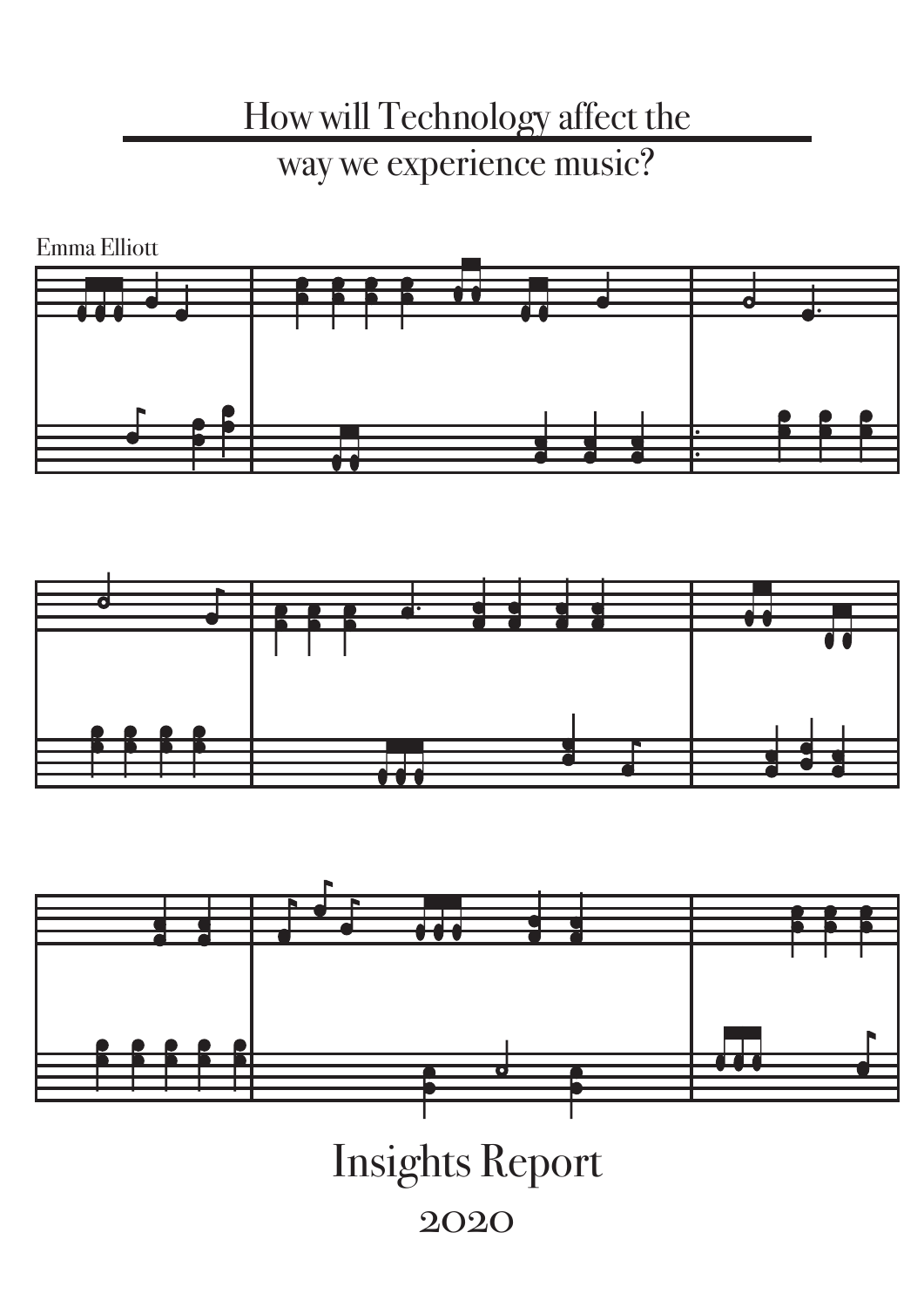#### How will Technology affect the

#### way we experience music?



| Contents: |  |
|-----------|--|
|           |  |
|           |  |

| Indroduction                   | $\mathbf 1$                                  |
|--------------------------------|----------------------------------------------|
| The History of Music           | $\overline{2}$<br>$\overline{7}$<br>$\equiv$ |
| The Rise Of Smart Speakers     | 8                                            |
| <b>Effects Of Social Media</b> | 9<br>10                                      |
| Television                     | 11                                           |
| Festivals                      | 13                                           |
| <b>Concerts And Clubs</b>      | $14 -$<br>15                                 |
| Dangers                        | 16                                           |
| AR and VR                      | 17                                           |
| <b>Education and Surveys</b>   | 18                                           |
| Summary                        | 19                                           |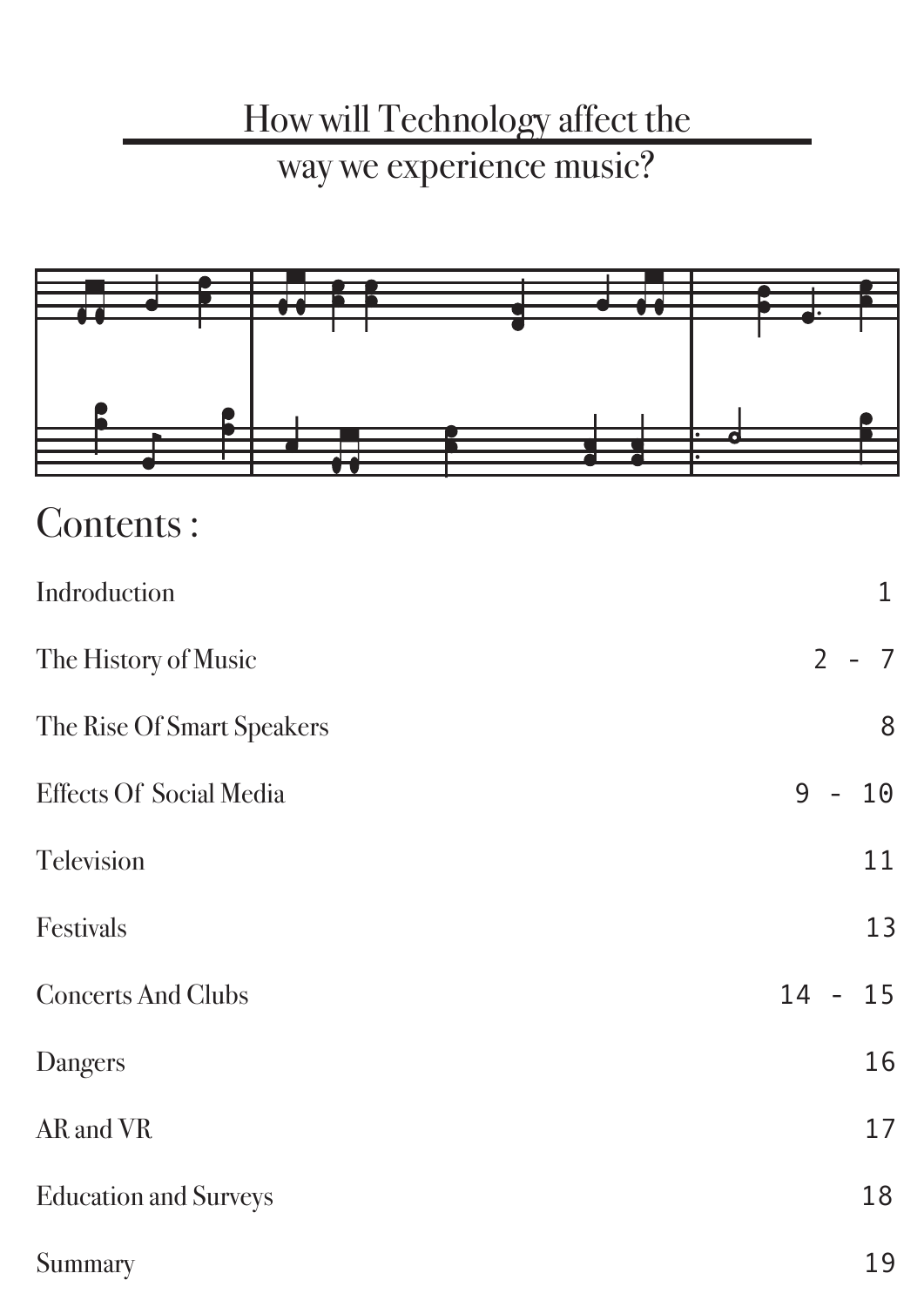

# **INTRODUCTION**

 $\sum$  his project aims to get a better understanding of how the technology of the future will affect the way we experience music. The reason for this subject is because music can express many emotions that people can latch on or relate to. It can mean something personal, a statement even. When you think about how much music has evolved over the past hundred years, you forget that with music, came the technology. We went from listening to music being played live to being able to listen to music in our living room and now its evolved further allowing us to use our smartphones and take music out where ever we go.

 $M_{v}$  objective is to conduct interviews with people that are either in the music industry or enjoy listening to music, along with using different research methods such as ethnography and design research into current literature to get a better grasp of where I could take this project.

In this day and age, technology is evolving faster every year. Whether it is apps, mobile phones, tablets or even speakers. The way we experience music in today's society differs greatly compared to how we did over the past hundred years, which begs the question, How will the future of technology affect the way we experience music?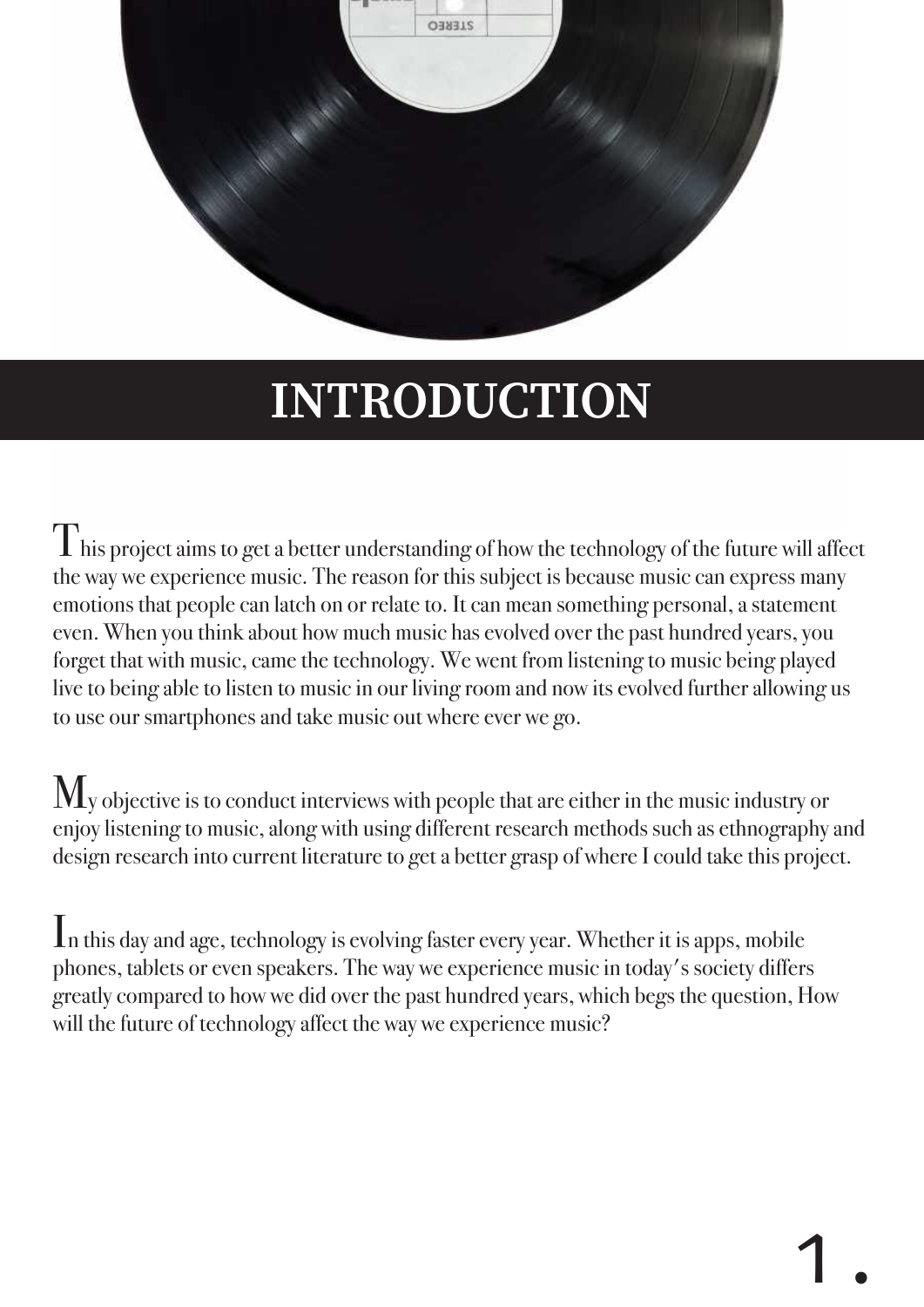

To understand where technology is going, we need to understand where it has come from a musical background. Starting from how we used technology to listen to music, that would be with the Phonograph Cylinder invented in 1877, it would produce music via sound waves being directed into a diaphragm causing it to vibrate, using a crank to rotate a cylinder which allowed the needle to cut into the groove with in the record to produce sound. This would eventually develop in to the much-loved record player from the late 40s, a much simplified version of a Phonography Cylinder that would not require the user to turn a crank to get the same results, with better sound quality.

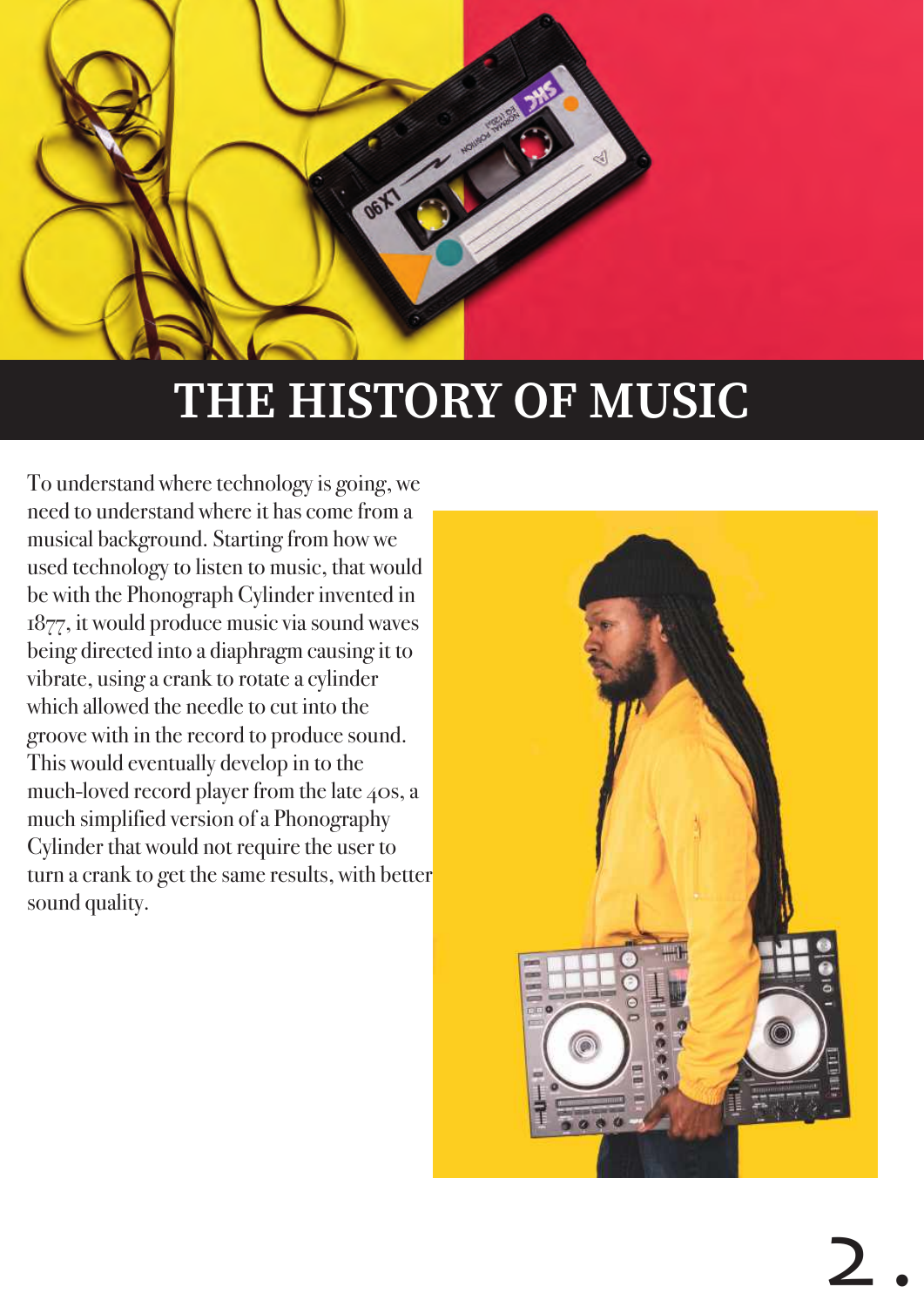

I he most interesting trend is the resurface is vinyl records. With records being mass-produced and bought by the younger generation despite having popular streaming services available, people are turning back to listening to something physically in the room. We decided to go and investigate just how popular vinyl has become again by visiting various record shops in Cardiff. The first being D-Vinyl, a small shop that sells various CDs and vinyl and has been around for 25 years. Although we visit this shop often, it never surprises us with the number of people that come through its small doors.

 $\int$  he age gap differs from students to the elderly, however, hardly anyone goes towards the CDs and more towards the vinyl in this small shop. We spent around an hour and a half in the store using ethnography as a way of research, we chose this method because we wanted to see what kind of vinyl (old or new) customers would either browse or purchase and to get a better understanding of the various types of people that would visit the store.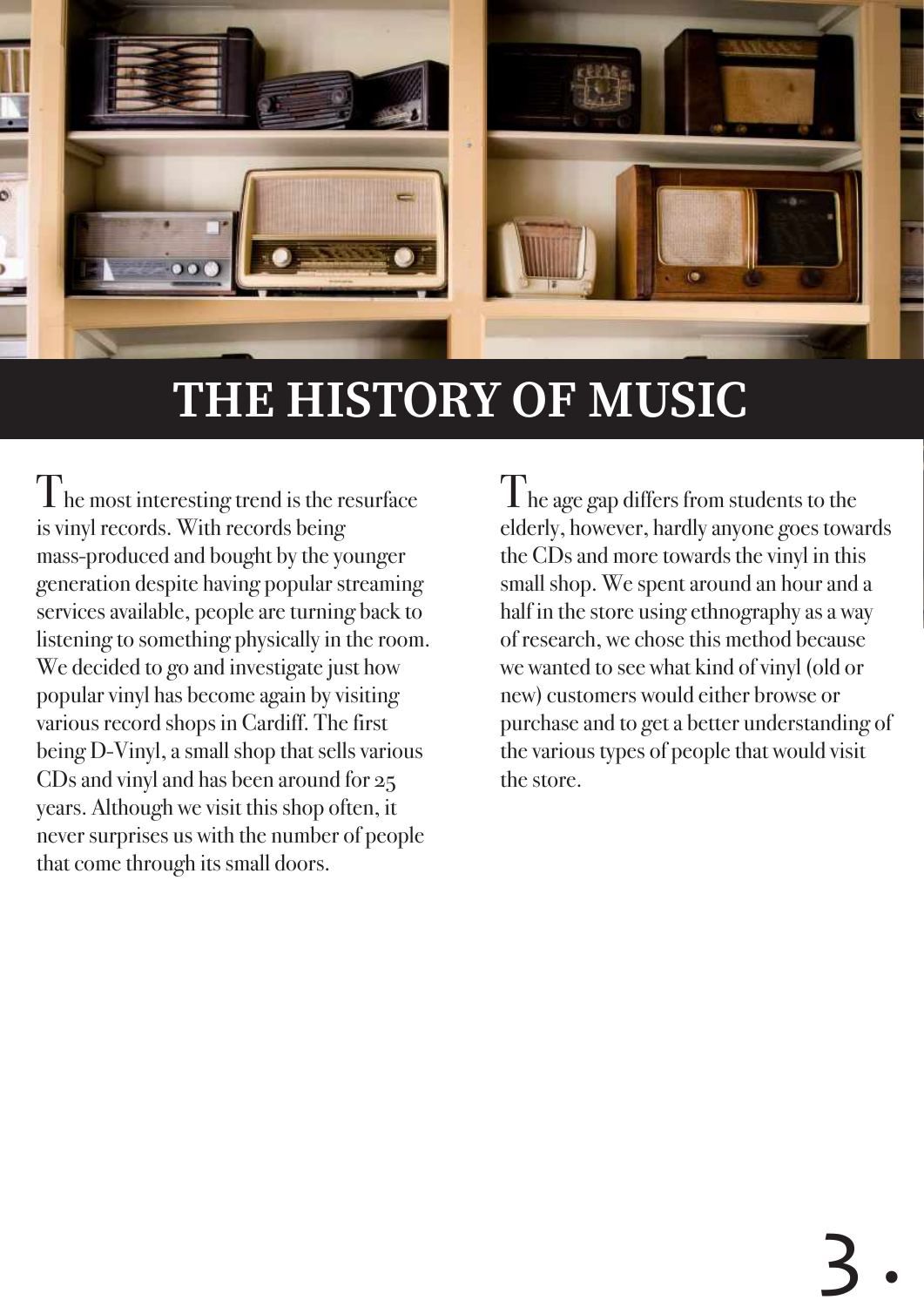

The outcomes of this ethnography were that most of the customers were either students or adults with only a small fraction being elderly, this didn't surprise me as the shop was in the middle of a student area, along with the sudden resurgence of vinyl being back in fashion

From idle chit chat with some of the customers, most of the adults either grew up listening to vinyl or collected them long term with their taste being varied, whereas the students had only just started collecting vinyl and were interested more in the more classic albums from iconic artists. .



Pie chart to showcase different age groups

 $\rm T$ he number of different characters was interesting, from aged punks to hipsters there were no boundaries, which puts into perceptive that it does not matter what your music preferences are there is an undying love for vinyl.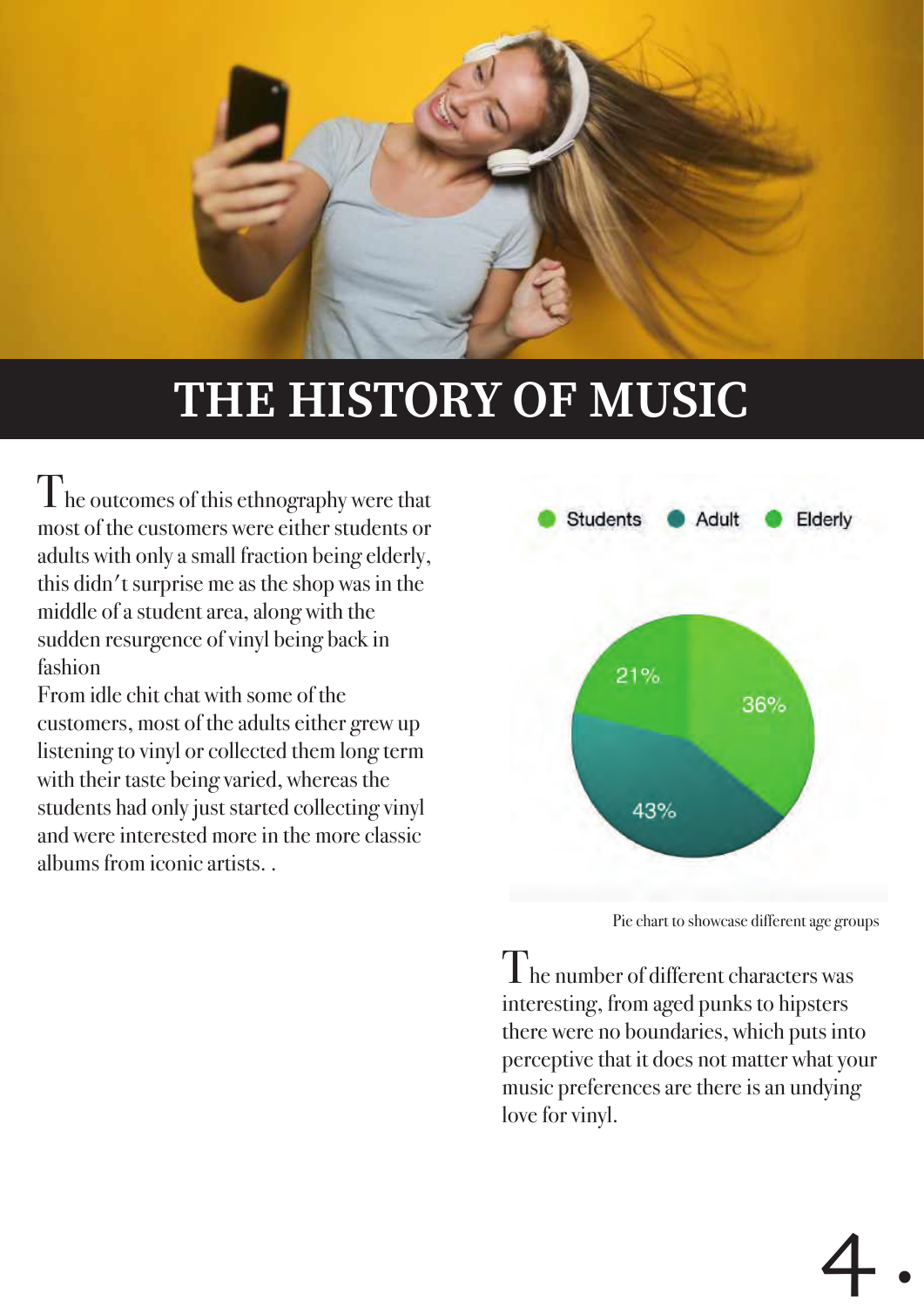

 $\mathbf{W}_{\text{e}}$  also went ahead and interviewed D-vinyl's owner, Steve, who didn't want their photo taken, about the ideas of technology and music. "I have grown up without smartphones, so I prefer using music in the more physical sense, however, the idea of having music at the touch of a button on your smartphone is amazing. It can get you more in touch with music but we still have to question whether or not we are losing part of history with listening to something physical and not just available online. I sometimes worry that my shop will eventually lose sales because of Spotify or apple music but I have faith in my customers"

It was interesting to see this from an owners perspective as to what their opinion on the modern technology was, " The idea that so much music is out there for so many people to connect with is fantastic, it does make me wonder about the future, should I change how I sell items in my shop? Is streaming my main competition now? What is the next thing that is going to be bigger than music on your phone?"

(Steve, D-Vinyl Owner, 11/02/2020)

(Steve,D-Vinyl Owner, 11,02,2020)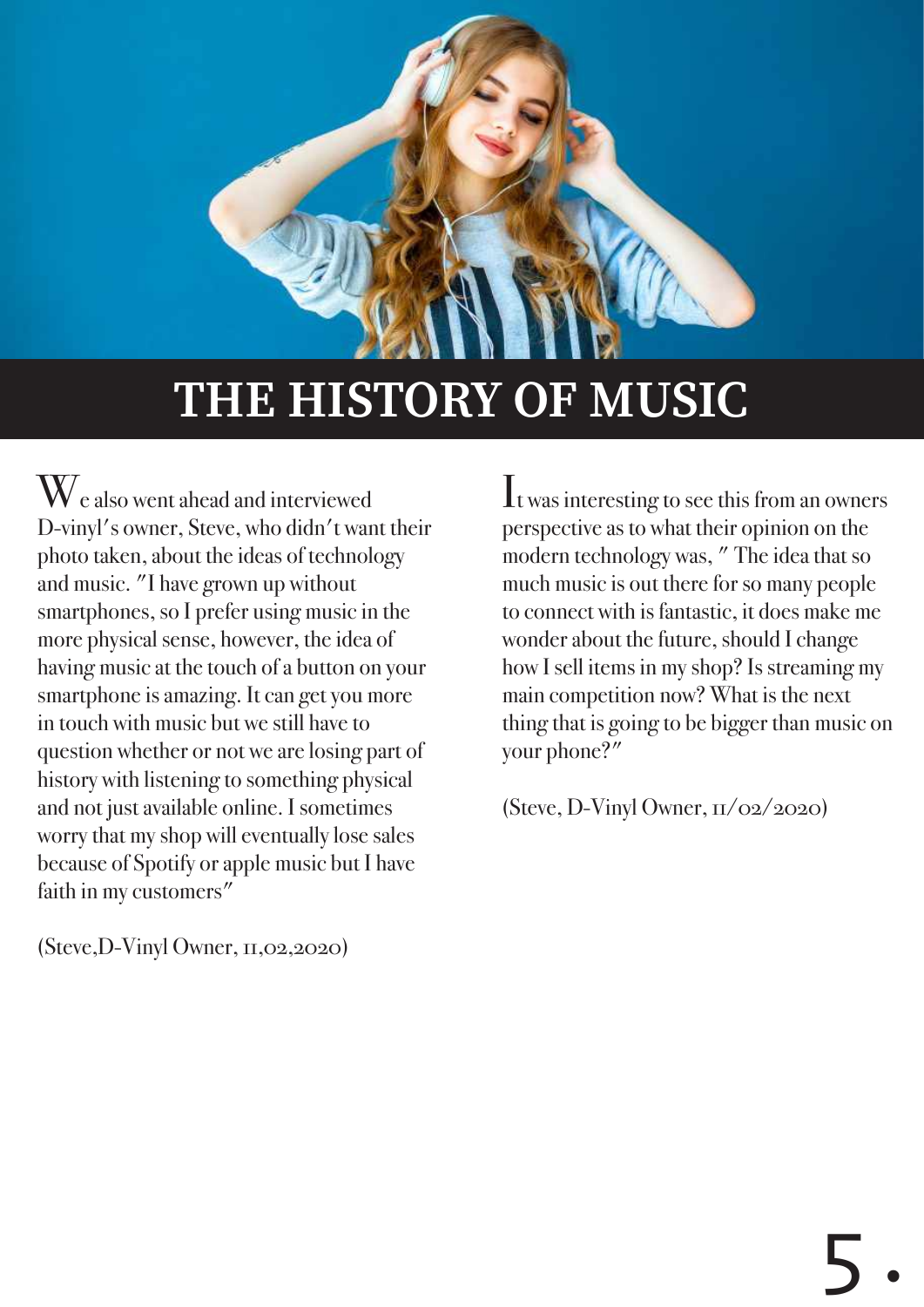Eventually, time moved on and cassettes and CDs became the new thing, replacing the vinyl, allowing the user to take their music out and about, no longer confined to their house. In 1999 CDs had the largest amount of sales of just over \$14.6 billion in the US alone, allowing record companies and recording artists to become very successful. However with the rise of the internet, websites such as Napster allowed people to download music for free, causing issues with loss of sales now that music was available for free download, without the licence to music, artists would have to tour more to make up for the loss of sales.



Until Apple came out with the now-iconic I-Pod, which allowed users to take a portable device that stored music out and about. The I-pod was the first of many media players, that had its own support with I-tunes (released eight months after the I-Pod) that allowed users to create their own playlists. From this many different types of generation of I-Pods were created, the mini, touch, shuffle, nano to name a few, however, only one is left in production, the 7th generation of the I-Pod touch. This is probably due to Apple no longer using I-tunes and with smartphones now having access to streaming services. It s interesting to see that nearly twenty years after the I-Pods release it already seems out of date compared to the technology we have access to now.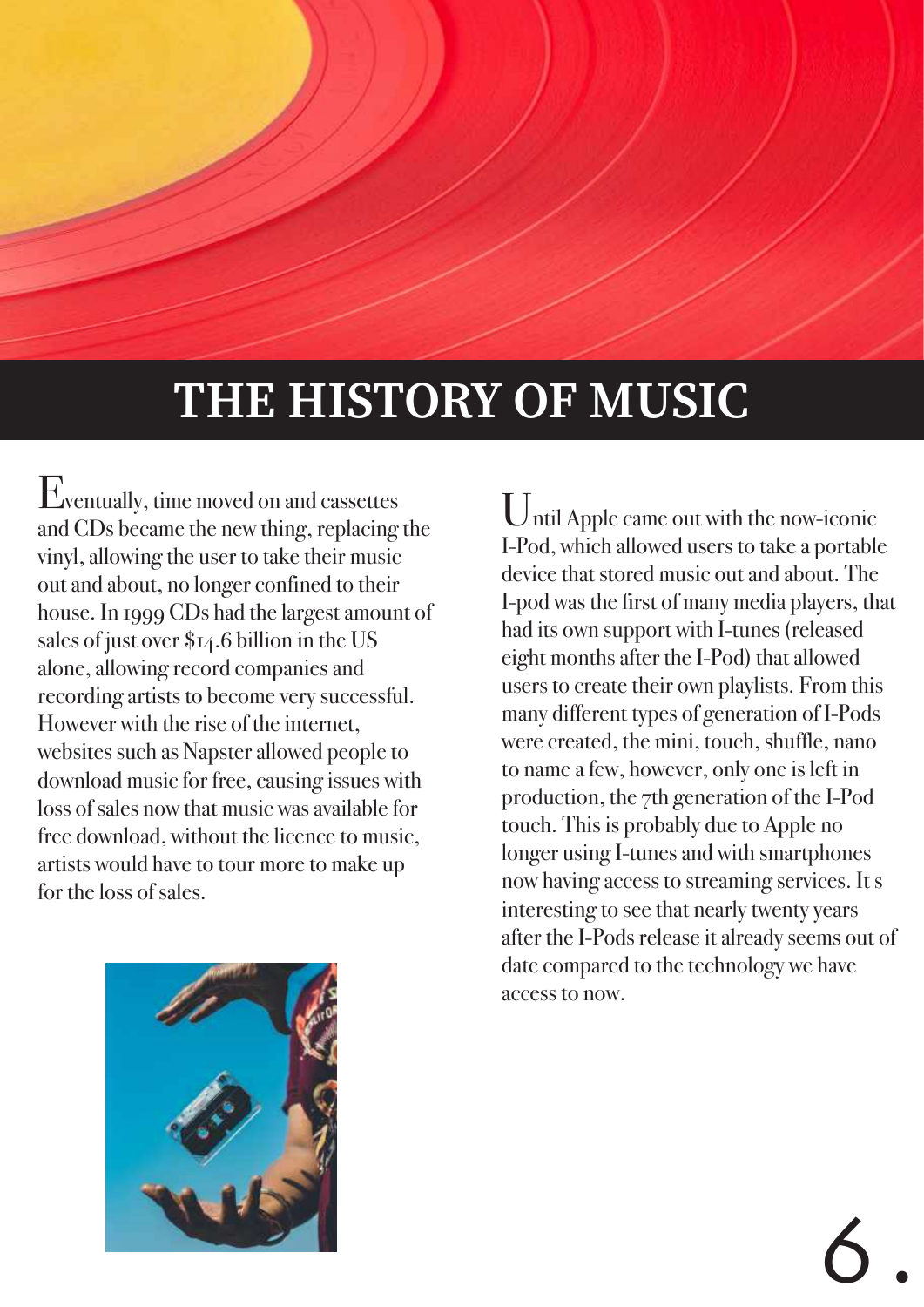

The youth of today are used to using smartphones for everything, social media, games and music to name just a few things that smartphones have access too. With so many music apps available there seem to be endless possibilities for ways to listen to music. Do you want to listen to the radio? There are apps for that. Want to listen to an album? There are apps for that. Streaming music through apps such as Spotify allows consumers to pay a fee to listen to add free music on the go, if you did not want to pay a fee, you would still be allowed to use the app but at a restricted version. For instance, you would not be able to use it without internet or data, this is because your playlists or saved music would not be available to download directly to your device unless you paid a subscription fee. In a sense, Spotify changed the way users listen to music, by having the license for popular songs and allowing users to see what their friends were listening too as well, it brings people together.

Now with the latest update, you can also go ahead and see where the nearest concert of your favourite act is or what type of merchandise they are selling. So just how much influence does Spotify have on its consumers when it comes to music? An article on Audioxide states that "With features allowing us to see similar artists people listen to, a 'Discover Weekly' playlist tailored to our existing music taste, and 'song radio' suggestions similar to a song we like, it's no wonder we are able to add a new song or two in our libraries almost every day." How Spotify Has Changed The Way We Listen To Music. R, (2020) With Spotify being able to recommend music just by seeing what we listen too, it introduces us to new artists which helps the music industry, however, does this put more pressure on artists to create a viral music video or song?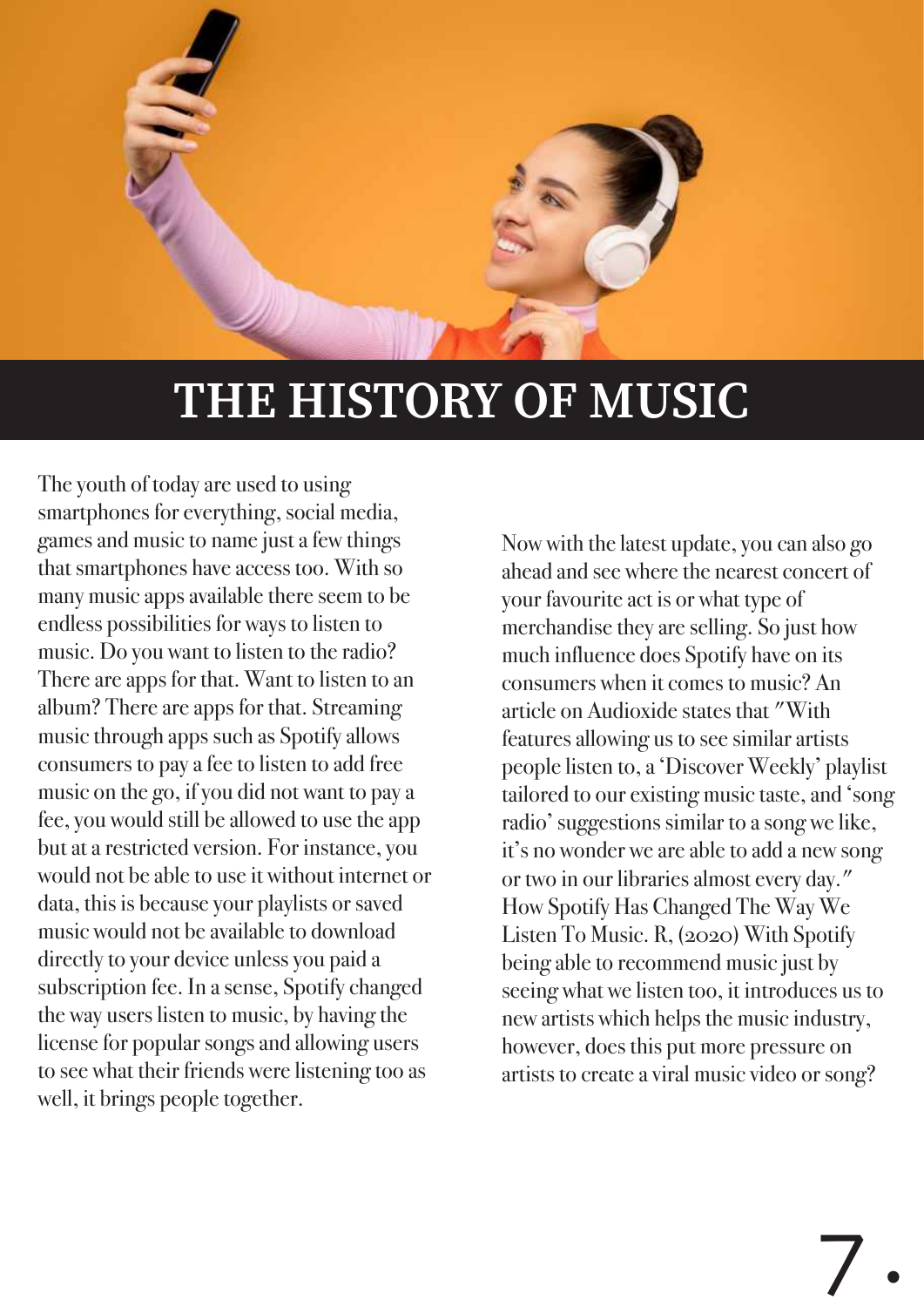# **RISE OF SMART SPEAKERS**

With the launch of Amazon's Alexa, a device which allows us to speak to the technology and make requests such as "Alexa, what is the time" or "Alexa, play music" you would have Alexa respond to you depending on your request. This is a newer way of listening to music in your home. It can be connected to different streaming services like Apple Music, Amazon Music or Spotify to name a few, this creates a new way of listening to music, having the ability to not get up and change the music, but by simply sitting down and asking for it to be played makes you wonder just how much further technology could take us. Companies like Google and Amazon have created these smart speakers in hopes to make our lives easier. But one thing you have to question is, is it safe? Recently a rise of people being able to listen in on your conversations from your Amazon Echo device has alarmed some customers.

Amazon has even admitted to this claiming that by listening in to conversations they can help improve the system. ""This information helps us train our speech recognition and natural language understanding systems, so Alexa can better understand your requests, and ensure the service works well for everyone,"" Amazon said in a statement." Amazon Admits Employees Listen To Alexa Conversations (A Cuthbertson,2019) Can we trust companies words though? It is an invasion of our privacy, with the amount of money Amazon has surely they can create their own tests without having to invade their customer's privacy? Will we have to allow our privacy to be invaded to improve technology?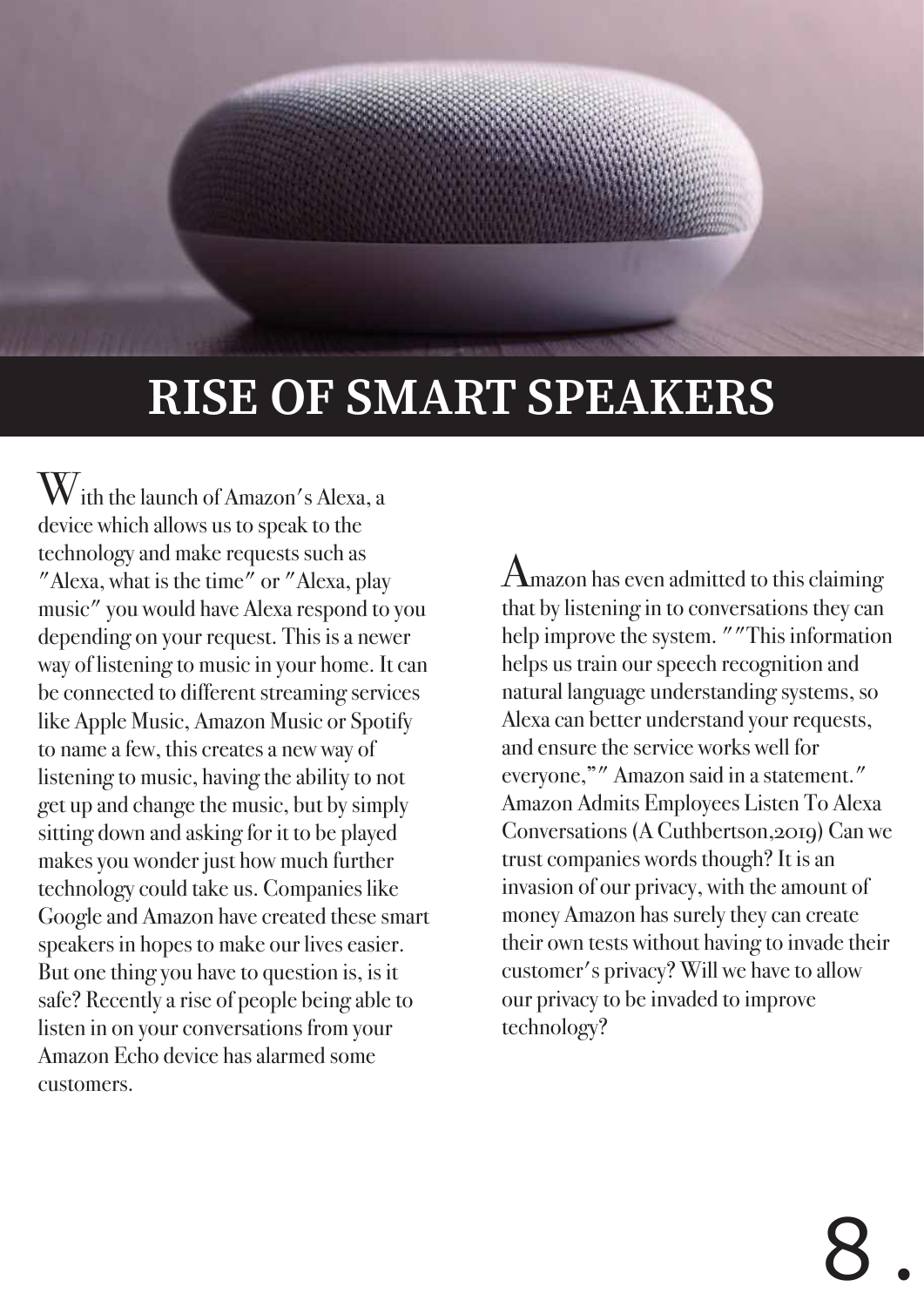

Social media plays a big part in how we are influenced to listen to music. The app TikTok allows users to use a small section of a song to create videos that are only a few seconds long. Artists such as Doja Cat, Lil Nas X and Y2K have become popular thanks to this app.

The mixture of SoundCloud (a streaming service which allows users to upload their music and share it on social media) and record companies allow artists to reach a new audience with apps like TikTok. Lil Nas x is a great example, a young man who lived in his sister's basement that bought some beats for around \$30 allowed him to create the viral hit "Old Town Road" by uploading it on Soundcloud back in 2018 under the country category despite the song having some hip-hop routes. Eventually, it gained attention thanks to Tik-Tok and started to climb the billboard music charts

Lil Nas X's manager stated in a Rolling Stone interview ""On SoundCloud, he listed it as a country record, On iTunes, he listed it as a country record. He was going to these spaces, gaining a little bit of traction on their country charts, and there's a way to manipulate the algorithm to push your track to the top. That's favourable versus trying to go to the rap format to compete with the most popular songs in the world"" D, Kang (2019) Lil Nas X's 'Old Town Road' Was A Country Hit. Then Country Changed Its Mind. Eventually, through pushing the track up the billboard charts it reached number one, only for it to be taken off, why? because it had hip-hop elements, despite it having a country feel.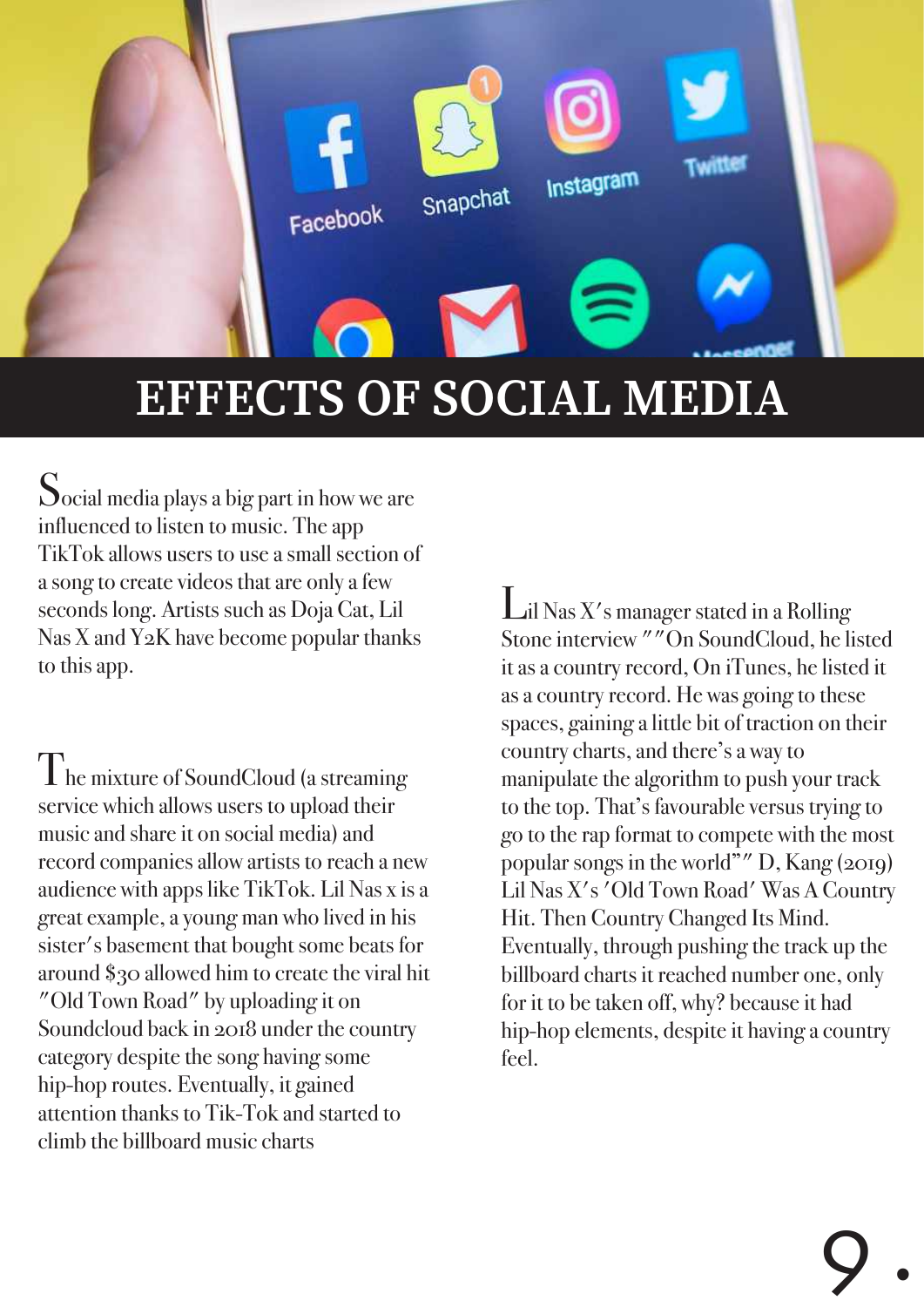## **EFFECTS OF SOCIAL MEDIA**

The reason why this song became so massive was thanks to apps such as Tik-Tok and SoundCloud allowing its listeners to share with their friends and by having the song be available on streaming services such as Apple Music and Spotify. In less than a year Lil Nas X became a superstar, allowing "Old Town Road" to have multiple remixes featuring bigger artists and to eventually have a record contract. A Video on Youtube states that "The songs hashtag has been shared over hundred million times on TikTok, and if that isn't enough, Old Town Road reached over one hundred and forty million streams after country star Billy Ray Cyrus jumped on the track" How Lil Nas X's 'Old Town Road' Took Over The Internet (Insider, 2019) The power of social media and streaming services do affect the way to communicate with music.

No more will people be waiting for new vinyl to be released and queue outside music shops to buy the latest song, we now have such easy access there is no wonder why the music industry is booming. When Lil Nas X "posted Old Town Road in December 2018 it was a perfect storm of viral ability, the released conceited with the Tik-Tok trend the YeeHaw challenge which gained popularity the following month...because there was no official release of Old Town Road, radio stations began ripping the track from Youtube to keep up with the songs demand" How Lil Nas X's 'Old Town Road' Took Over The Internet (Insider, 2019) This shows that with apps allowing users to create a short video using a song, could open up new horizons to ways to find new music.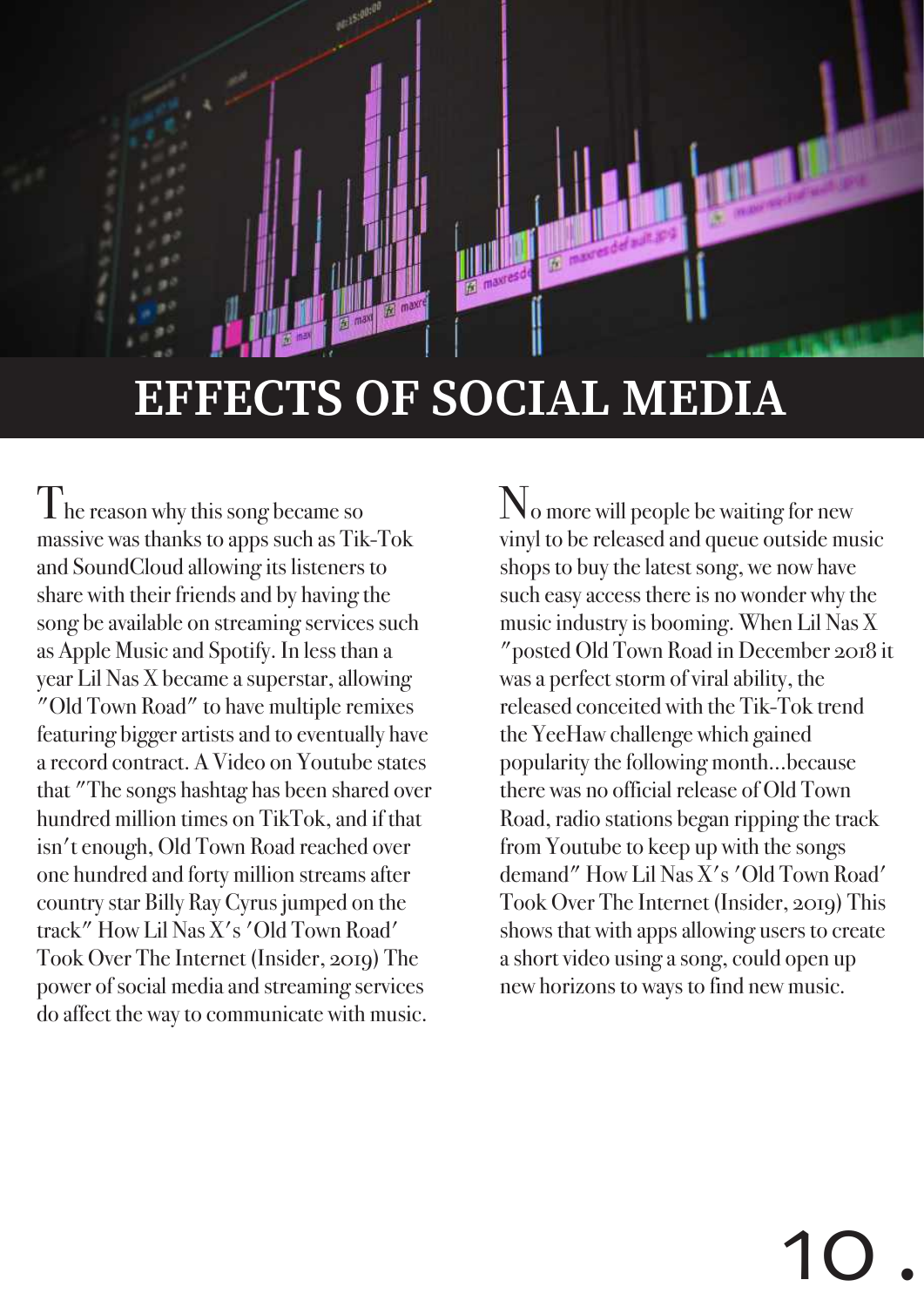

## **TELEVISION**

 $\rm W$  hich begs the question will music channels on television be dead soon? With the rise of apps and social media like youtube, it seems we now have easier access to watching and listening to music whenever and wherever. If we look back at when MTV (Music Television) doubted on your tv screens, people would stay up late in hopes to see their favourite Micheal Jackson song playing. An article by OkayPlayer stated that " Nowadays, the surge of music streaming platforms have completely taken over. There's no longer a need for CDs, and consequently, no longer a need for music videos." Has The Age Of Music Video Come To An End? (S,Ju, 2017) Yet music videos still get made? Why is this? Perhaps the answer is in hopes of going viral on Youtube?

 ${\rm A}$ n artist by the name of Hi-Tone said ""Even though there are more wack videos then good videos, in my opinion, the music video will never be dead. I personally believe that a creative quality video can make you like a song more than you already did, and that's exactly why the top tier artists still spend a big chunk of their budget on video production...I think they are doing a good job 'trying' to bring that platform back, but I honestly do not think it will ever be the same as it was in the 90's and early 2000's, simply because television has changed. Back then, the internet was pretty much non-existent so you were forced to watch MTV or BET after school to see your favourite videos. And that was exciting. Nowadays, the consumer watches a video the exact minute it releases by one click of a button on any smartphone anywhere in the world"" Has The Age Of Music Video Come To An End? (S,Ju, 2017). In a way, the music video is still seen as an art form, with people wanting to create unique music videos. If Youtube is the way forward, how could we get closer to music videos?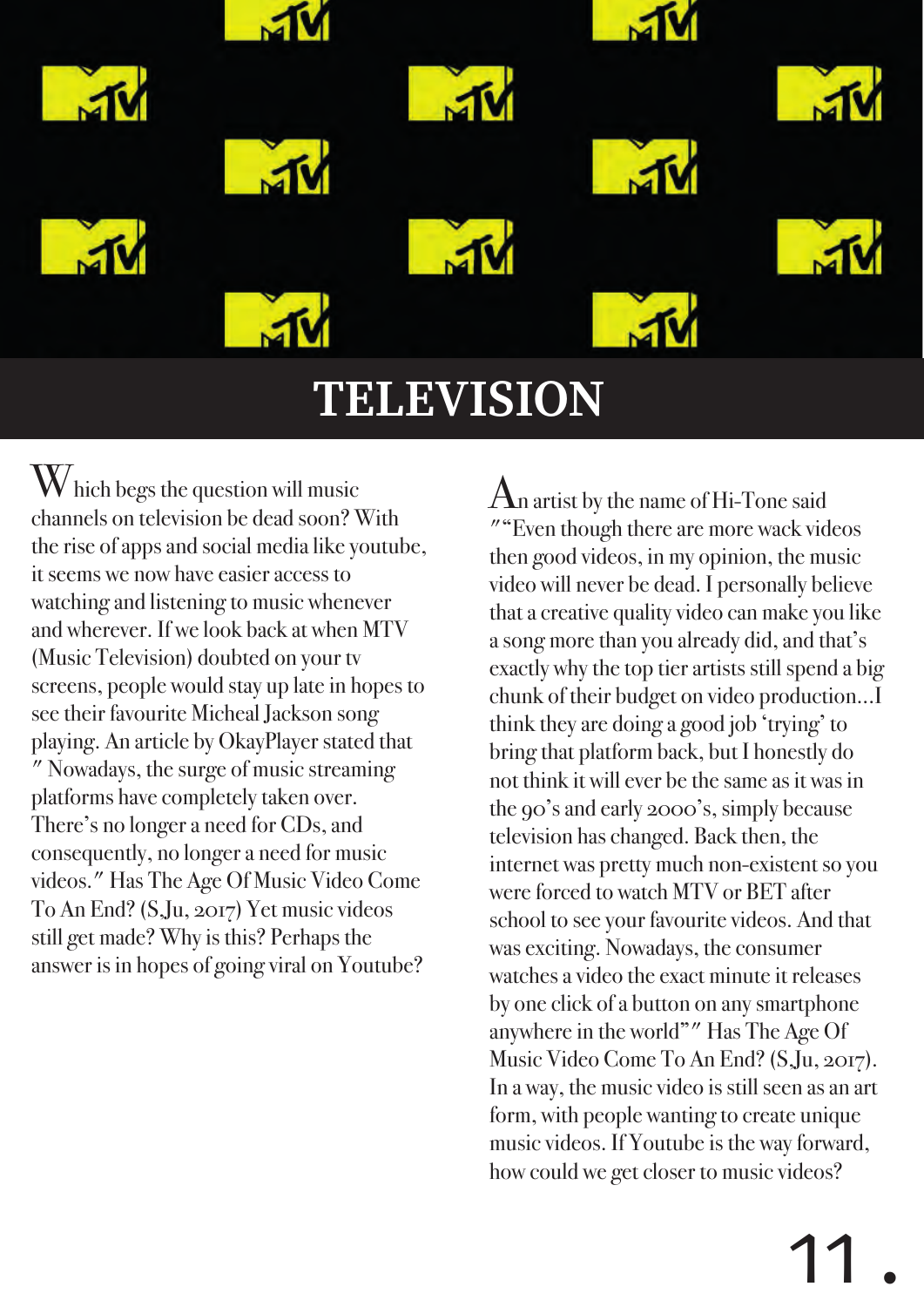

One thing for sure is that with technology evolving, the rise of augmented reality and virtual reality. Could you be put into the music videos and see up close the stars of music perform their latest hits right in front of your eyes without having to leave your living room? If we look back to how we originally watched music, it was either on the television or live. When we first heard music being played it would have been live. Kings and Queens would have bands play classical music to entertain guests. From this, it developed into parties and then into concerts. Classical artists such as Mozart and Beethoven are still as big as today, they say that music speaks volumes but what about the live performances?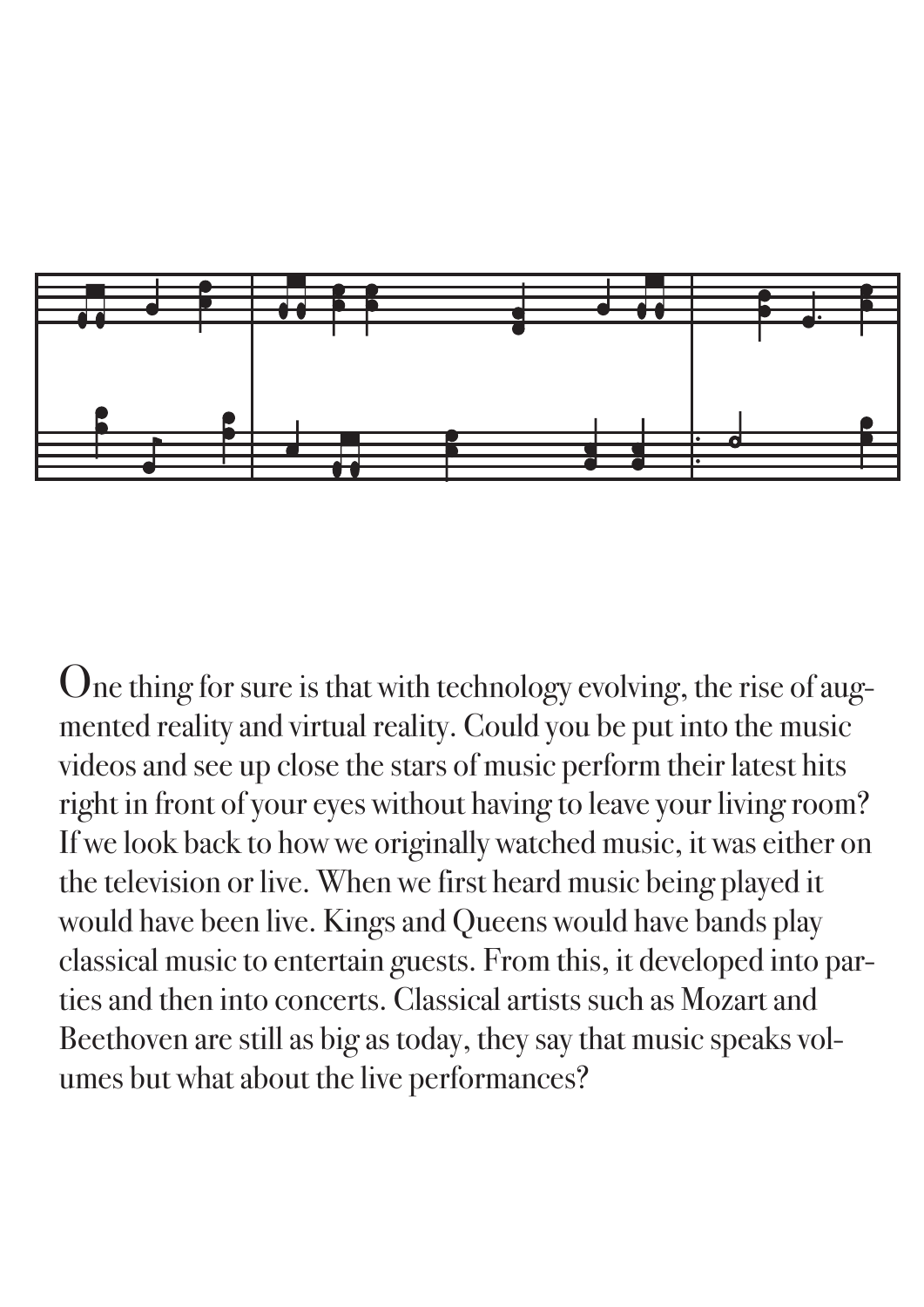

# **FESTIVALS**

I look back at iconic festivals such as Woodstock and Glastonbury people go to festivals to be part of an experience. The music, the people, the atmosphere. While some festivals have died, some are still standing and thriving. In fact, more festivals pop up now more than ever. Cities are now hosting their own festivals in hopes of an economic boost and for new hopefull visitors, there is no doubt that festivals do bring benefits to society. Festivals such as Victorious (a small festival hosted in Portsmouth) has only been around since 2011, each year the festival grows with bigger acts and now it offers off-site camping

 It is interesting to see just how much the festival has done for the city, "Thirty-six per cent of visitors visited a pub, bar or restaurant and 31 per cent visited cafes...Overall, non-residents liked the city as a place to visit – 80 per cent rated it positively – with a quarter rating it as excellent." Victorious Festival Has Helped Rebuild Portsmouth As Up And Coming Uk Destination (The Newsroom,2016)

 $T$ his shows that from the power of having music and music festivals it does boost tourism. However, there is always a dark side to festivals or even concerts. Drugs being a heavy influence, every year we hear about people dying from taking certain drugs and people get angry asking why tragedies like this still happen, could this be solved with the future of technology?.

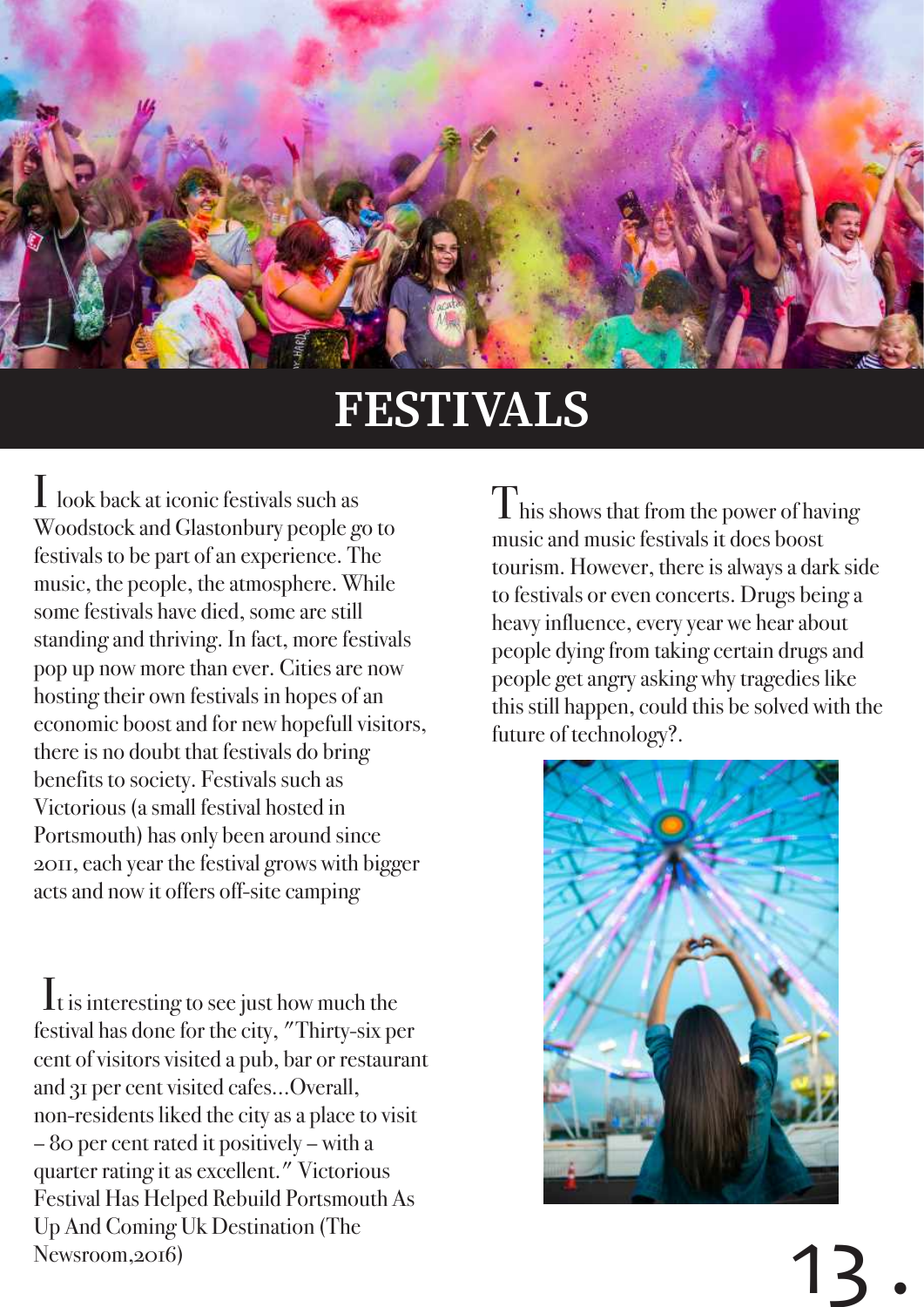# **CONCERTS AND CLUBS**

W hile going on nights out to clubs and concerts, you do experience music differently than you would when sitting at home. It is more engaging, you meet new people and become part of a small culture of dancing and losing yourself to music. I decided to go out and see different clubs to get an idea just how diverse the clubbing scene is. First I went to Pryzm on student night. It was considered cheap, a bonus to many students on a night out. The place was packed in all three rooms, each room played different types of music, for instance, one would play "disco" music in the disco room, the dancefloor was smaller in there but the atmosphere was better than the main room which was bigger but featured more songs to fit rave culture. The people were more friendly in the disco room, willing to dance with you even if you just met, everyone was out to have a good time. Whereas in the main room, I felt like I had to be careful who I accidentally bumped into, as people were not as friendly. The overall experience was fun, I would go again but just stay in that one room, the disco room.

 $\rm\,M_{\rm V}$  next place was at an event called Bedlam. Now at this event, it was much later than Pryzm and the building was not as big. It was a concert to see drum and bass acts. This meant that the overall vibes of the place were completely different from the student night. People were here to see an act, not to go on a cheap night out. The two rooms available were both playing drum and bass and were packed with students dancing away to the loud music being played. The clothes worn were a mixture of classic going out clothes and festival clothes. People were asking if drugs were available and were constantly bumping into one another. From going on these two nights out, it is fair to say that I did experience music differently.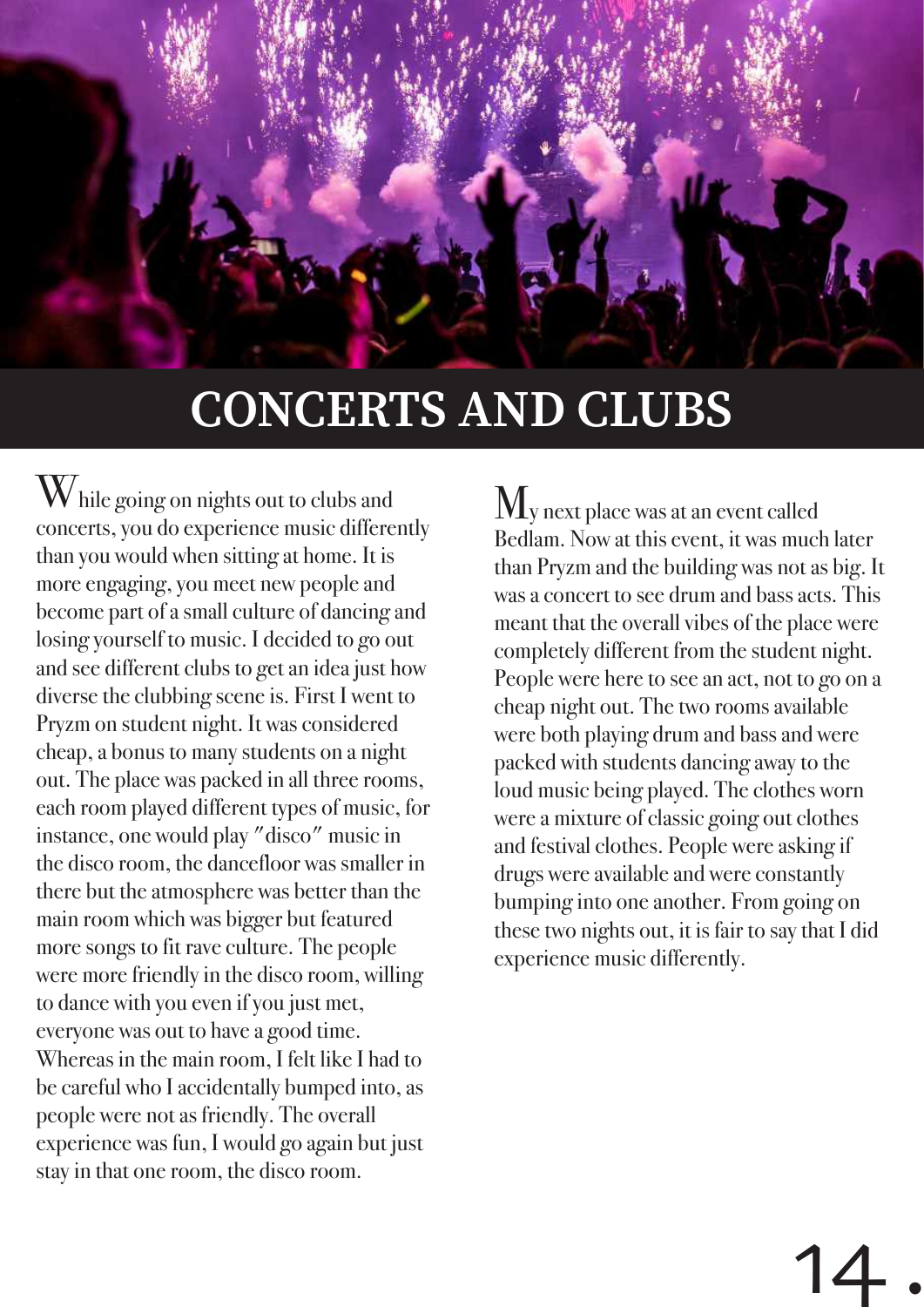# **CONCERTS AND CLUBS**

 The Pryzm night out allowed me to have fun but only in certain rooms, the only bonus was how cheap the night was, compared to this the night out in Bedlam, which was also busy but had a completely different feel, I still felt welcomed but also not as pressured to feel bad if I accidentally bumped into someone. One thing is for sure, I enjoyed both nights out, because of two factors, one being the music, a key factor on a night out. If the music is off then the night would not be as fun nor rememberable. The other factor being the atmosphere of that said place. I asked someone while I was at Bedlam why they decided to go to an event like this, to get a better understanding of how someone else experiences music.

I hey wished to remain anonymous, to which I have complied " I come because it is so fun! I can dance and laugh while listening to amazing music. It is a culture, staying up till five in the morning listening to drum and bass is something else. It is difficult to get someone to fully understand what it is really like without them experiencing it themselves. There is a mixture of atmosphere, visuals, music, it can be dependent on the MC of the night, they can get you hyped up for the next act. Some people feel the need to take drugs to get them pumped up and to get a different feel of the night, but I feel like I don't need that. I would rather just keep hydrated and enjoy myself with my friends" (2020)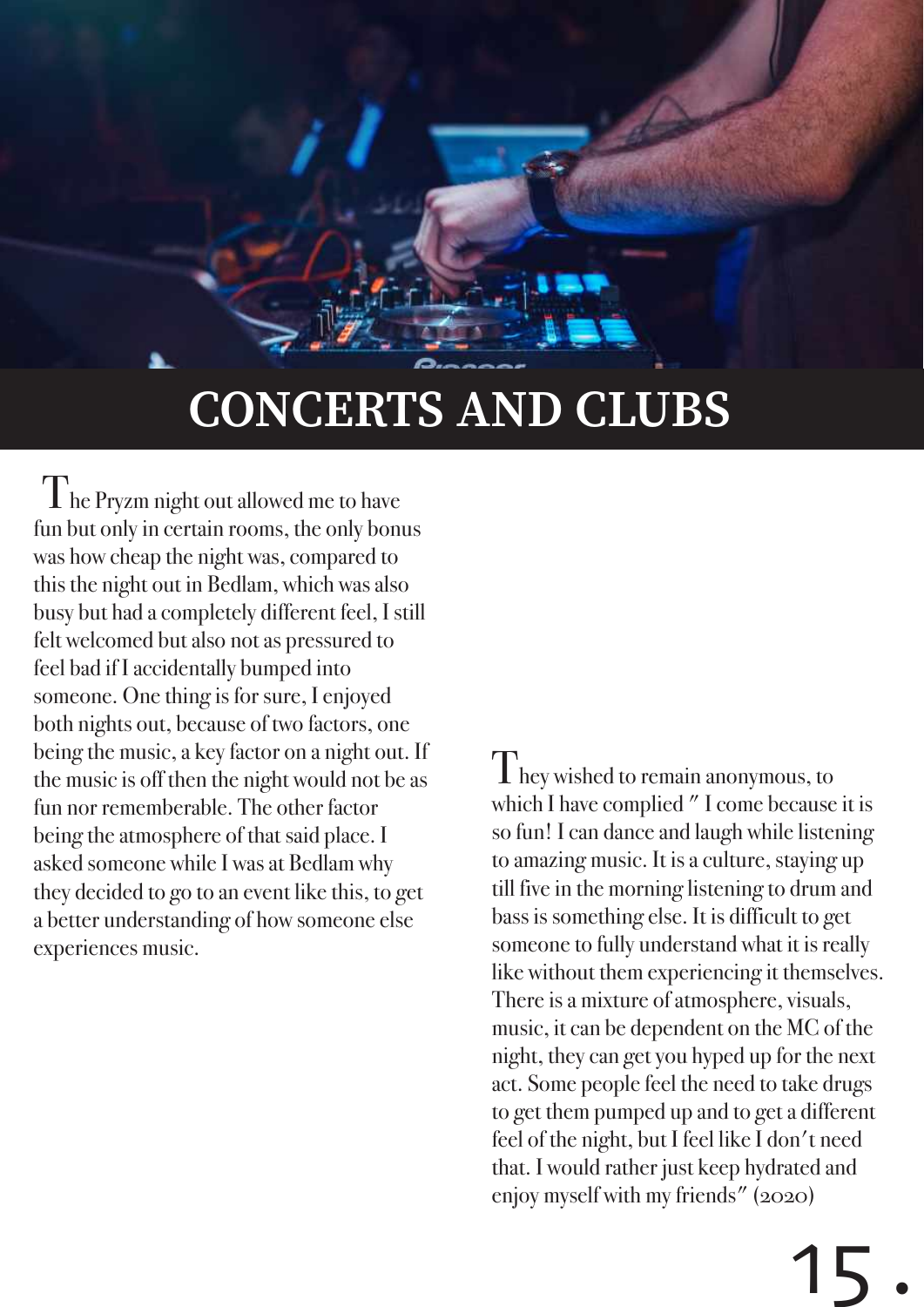# THE DANGERS

Along with drugs we now have to worry about terrorist attacks, the worst one being Ariana Grande's Manchester concert back in 2017 a terrorist attack accorded which led to innocents losing their lives, many being children. At the time of the attack, security was taken more seriously, "Are concerts safe? Yes and no. We can't definitively say there's no risk involved, obviously; but it's also not fair to say that every concert is dangerous, because many (most, really) go off without a problem. It is fair to say that security is increasingly being taken more seriously, and will hopefully help make concerts and festivals joyous celebrations for music lovers, as they always have been." Are Concerts Safe? The Manchester Bombing Leaves Concert Goers Wary of Large Gatherings (M,Grant. 2017).

Since then, nothing has changed dramatically, sure security may have doubled but only in a few areas. If someone was to come in with a bomb, could technology prevent this and help security create a more safe environment? Could we create a safe environment for people to sit and listen to music without worrying about an attack happening? Shootings happen over in America, some being at concerts. Many artists have been killed while performing. While we may not be able to make them completely safe, we could create machines that could capture dangerous objects such as guns, bombs and knives to make concerts better.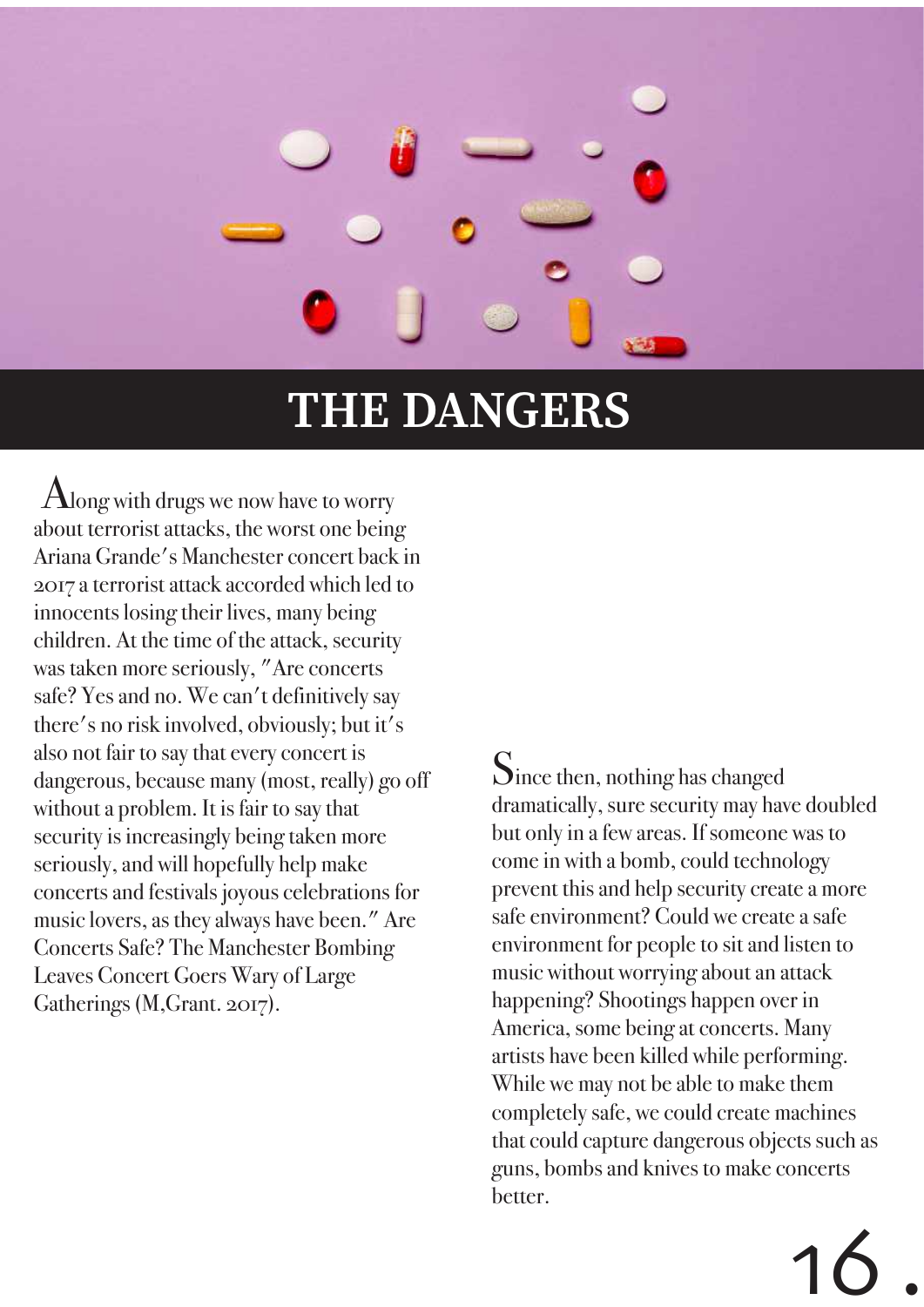

# **AR AND VR**

 $\int_{0}^{1}$  o go back to augmented reality and virtual reality, could these be used with music to create an entirely new experience? Looking back at how we have and still do experience music in a day to day basis (concerts, clubs etc) could the future of technology be within augmented reality or virtual reality? When Youtube and Facebook launched the three hundred and sixty-degree video posting platform in 2015, it allowed people to post and create new videos in this format. Artists such as Gorillaz used this to their advantage leading to them breaking a record of reaching over 3 million views in over 48 hours on Youtube. Already companies are launching apps which allow users to be put right there in a music video with their favourite artists. Amplify VR allows its users to do just this "audiences can watch any music video in an amazing reactive immersive virtual reality environment. During the experience, users are able to interact with the content applying audio effects, manipulating environments through movement and remixing their own experience." Ways VR Is Changing The Music Industry (Mbryonic,2019) With this idea we could take it one step further, could we be placed into clubs or venues?

It could help those who are disabled who wish to see acts closer or even get out of the house to be transported into the event that they were originally unable to attend. People who can't afford or even missed out on the opportunity to see their favourite acts live now have the chance to see them without leaving their home. The possibilities of this technology are huge. Festivals such as Coachella have already taken advantage of using virtual reality, in 2016 they teamed up with Vantage.TV to give those who missed out on tickets and festival-goers a chance to enjoy the event in a new and exciting way. "Attendees with wristbands received a cardboard VR headset, while those that did not attend could purchase one online or use their own. The headset is paired with the Coachella VR app to watch videos by the artists performing that year and walk around the festival grounds in 360°" Ways VR Is Changing The Music Industry (Mbryonic,2019) It is a great idea to allow people who can't attend the event to at least experience the event in a modern way.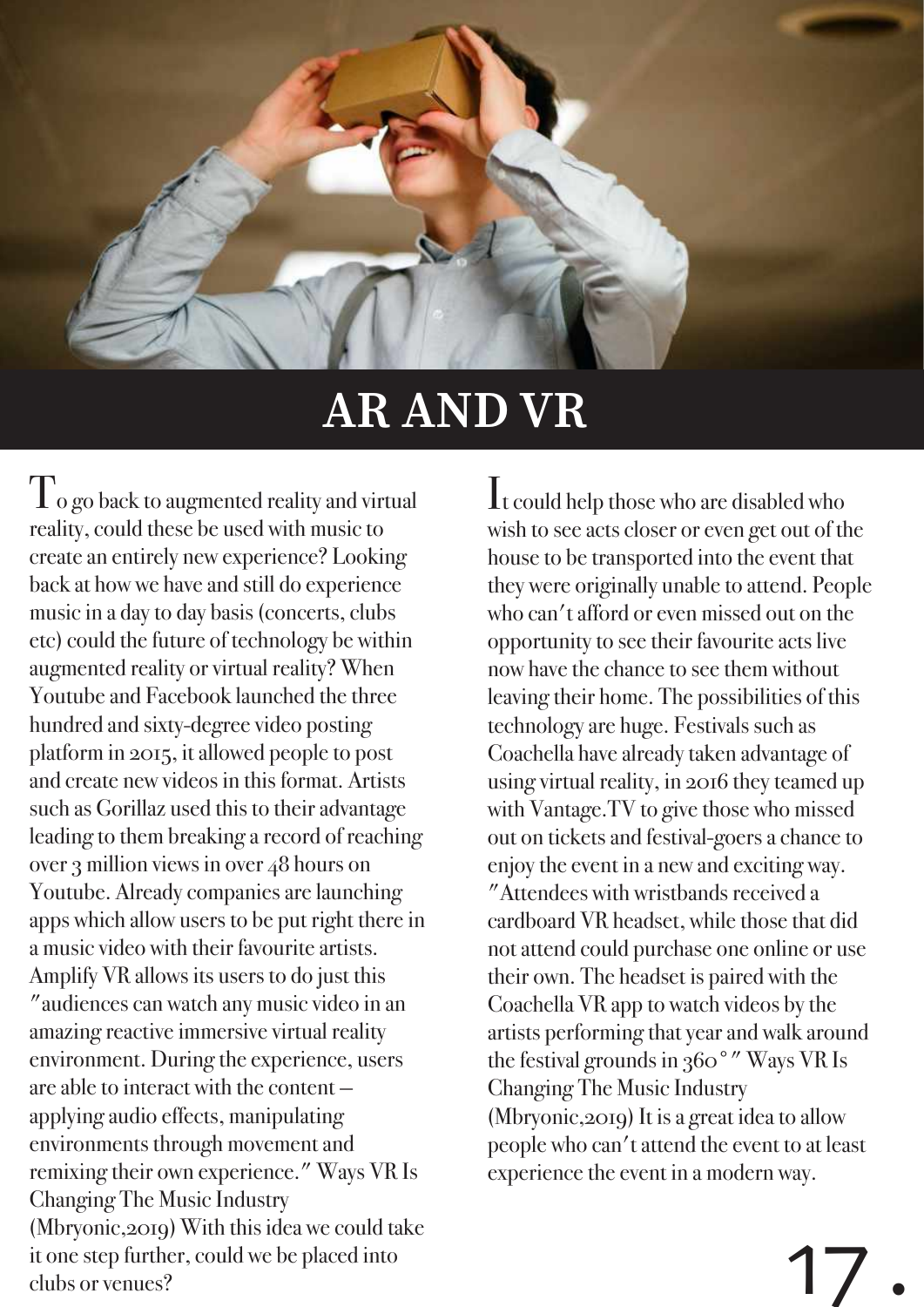

## **EDUCATION AND SURVEYS**

 $\mathbf{W}$ ithin the educational field, virtual reality could also help. Apps are already in development to help people learn new skills in a more shareable and exciting experience. Students studying at New York University's Shanghai Campus have already begun to develop an app which allows students that study drums and piano be able to learn or play those instruments in virtual reality. (Mbryonic,2019) "Using Google Cardboard, users can play virtual instruments and interact with others in the same virtual space. Not everyone has the time or money to learn in a traditional setting with a teacher." Ways VR Is Changing The Music Industry. Again like with the festival virtual reality, this allows people who generally can't afford to have real lessons, to have that ability available to them. Something that would not be possible without virtual reality, in the next twenty years the next line of artists within the music industry might have learnt their skills from apps such as this.

 $\mathbf{B}_{\text{v}}$  creating a survey it gave a better understanding just how people use music and how they do on a day to day basis. Although it didn't get many responses, it did provide me with some small feedback. The survey found that most people relied on streaming services to listen to music, but also enjoy listening to vinyl. They tend to listen to music every day using their smartphone. This wasn't surprising, as the age group that answered were 18-24 an age which is currently thriving with streaming services but wanting to be trendy with the comeback of vinyl.

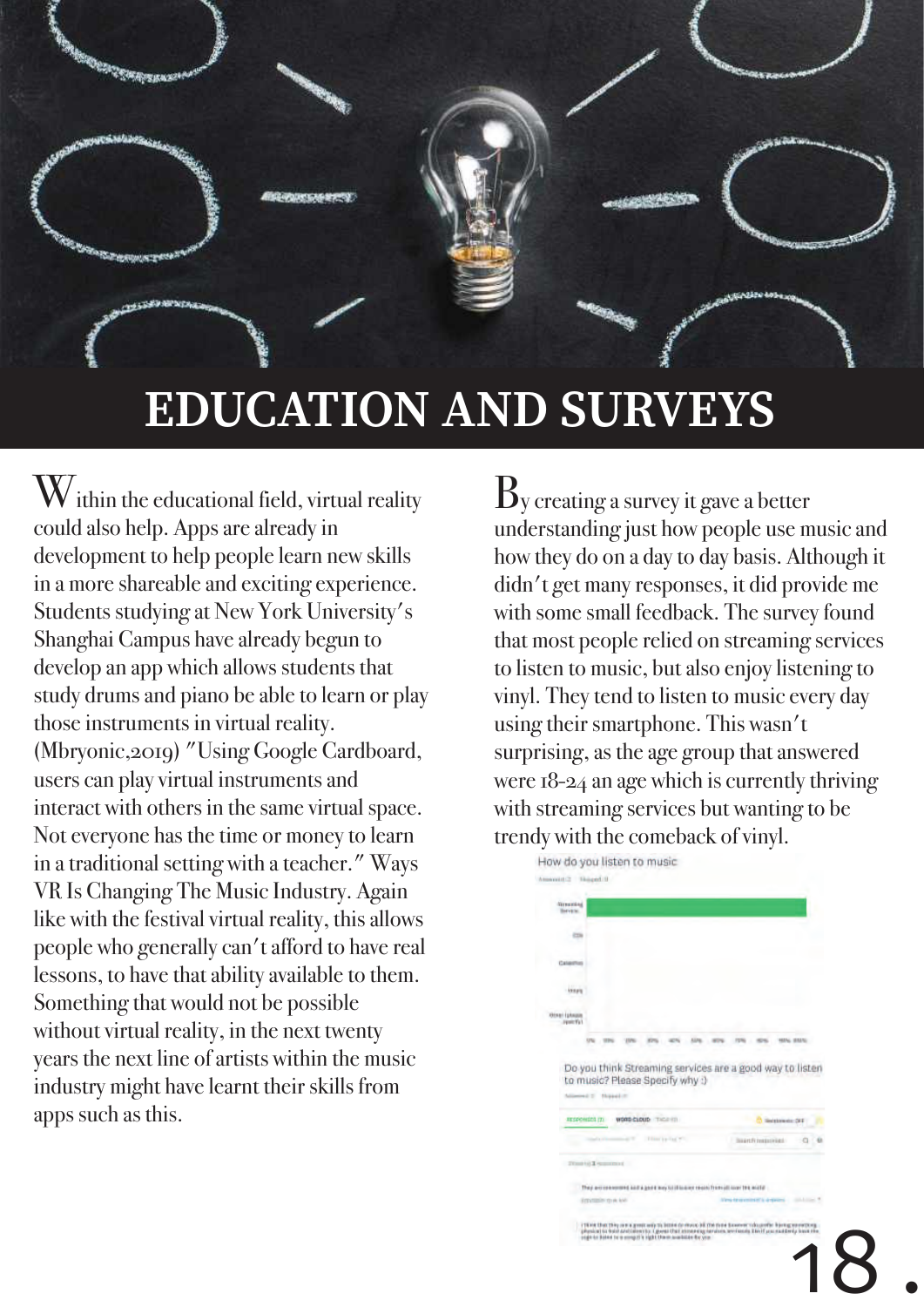

Overall from the research, I have conducted, I am left with multiple questions about where technology could take us in regards to music. The main question I would like to take forward is, How can technology help create a safe space with music? I have chosen this end question because it can relate to anyone, people who have bad anxiety, people who feel unsafe at an event. I truly believe that this could be interesting to explore further.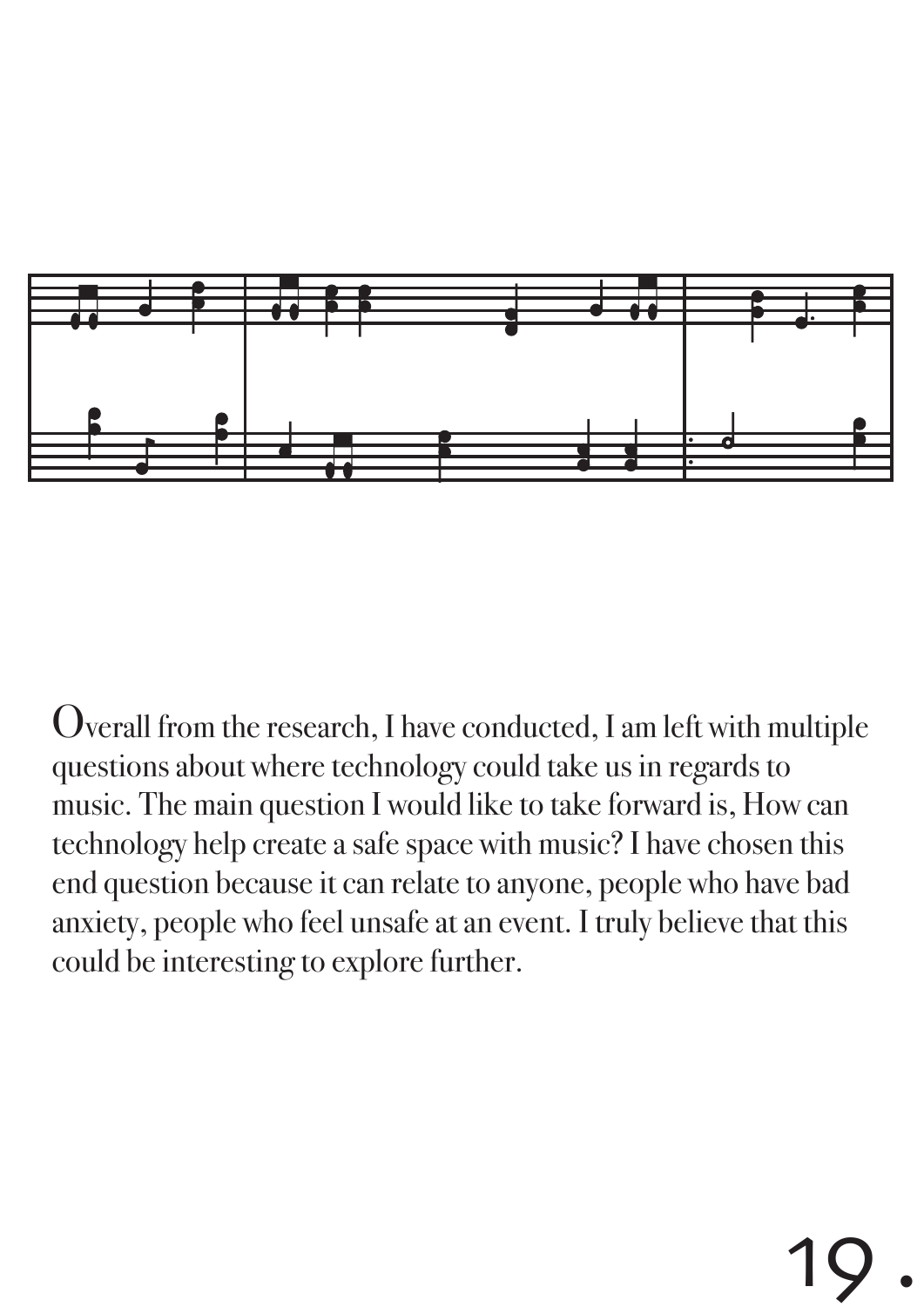R, (2020) "How Spotify Has Changed The Way We Listen To Music". Audioxide https://audioxide.com/articles/how-spotify-has-changed-the-way-we-listen-to-music/

E, Leight, D, Kang (2019) "Lil Nas X's 'Old Town Road' Was A Country Hit." Rolling Stone,https://www.rollingstone.com/music/music-features/lil-nas-x-old-town-road-810844/

(Insider, 2019) "How Lil Nas X's 'Old Town Road' Took Over The Internet", youtube.com/watch?v=SG\_CvPFpeAI

A Cuthbertson (2019) "Amazon Admits Employees Listen To Alexa Conversations", Independent https://www.independent. co.uk/life-style/gadgets-and-tech/news/amazon-alexa-echo-listening-spy-security-a8 865056.html

S,Ju (2017) "Has The Age Of The Music Video Come To An End?" https://www.okayplayer.com/originals/is-the-music-video-dead-opinion-shirley-ju.html

M,Grant (2017) "Are Concerts Safe? The Manchester Bombing Leaves Concertgoers Wary Of Large Gatherings" Bustle https://www.bustle.com/p/are-concerts-safe-the-manchester-bombing-leaves-concertgoers-wary-of-large-gatherings-59767

The News (2016) "Victorious Festival '~has helped rebuild Portsmouth as up and coming UK destination'"https://www.portsmouth.co.uk/business/victorious-festival-has-helped-rebuild-portsmouth-and-coming-uk-destination-1263201

Photographer Unknown (2018) Prodigy, https://www.victoriousfestival.co.uk/info/ media/#!-

jig[1]/https://www.victoriousfestival.co.uk/wp-content/uploads/2018/11/Prodigy--1 024x684.jpg

Mbryonic(No Date) "Ways VR Is Changing The Music Industry" https://mbryonic.com/music-vr/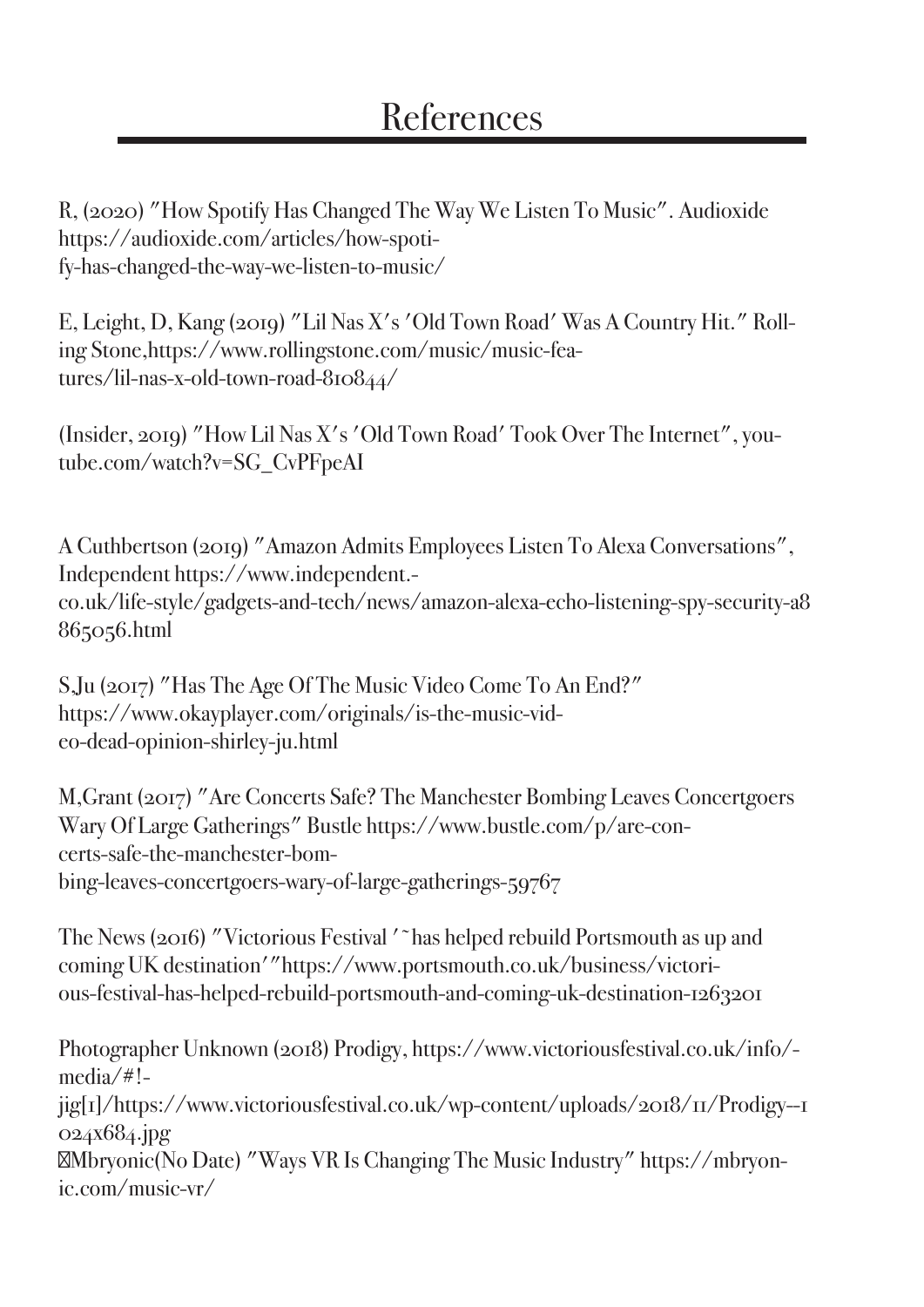M Á, https://www.pexels.com/photo/black-record-vinyl-167092/

 S. knop, https://www.pexels.com/photo/black-cassette-tape-on-top-of-red-and-yellow-surface-1626481/

M. Garrett, https://www.pexels.com/photo/man-wearing-yellow-jacket-holding-black-dj-turntable-2332413/

SkitterPhoto, https://www.pexels.com/photo/vintage-music-antique-radio-9295/

A.Piacquadio, https://www.pexels.com/photo/photography-of-a-woman-listening-to-music-783243/

E.Buzmakova, https://www.pexels.com/photo/women-wearing-a-head $phone-275III5/$ 

C. Resende, https://www.pexels.com/photo/white-and-gray-bluetooth-speaker-on-brown-wooden-surface-1279107/

Sound On, https://www.pexels.com/photo/woman-in-knitted-long-sleeve-shirt-holding-black-mobile-phone-3756791/

Pixabay, https://www.pexels.com/photo/apps-business-cellphone-cellular-telephone-533446/

https://www.pexels.com/photo/low-angle-view-of-lighting-equipment-on-shelf-257904/

https://www.pexels.com/photo/abstract-blackboard-bulb-chalk-355948/

Mtv,http://www.mtv.com/live-tv

M. Dampc,https://www.pexels.com/photo/group-of-people-having-neon-party- $1684187/$ 

G. Piceli, https://www.pexels.com/photo/woman-facing-ferris-wheel-while-making-heart-hand-sign-1405422/